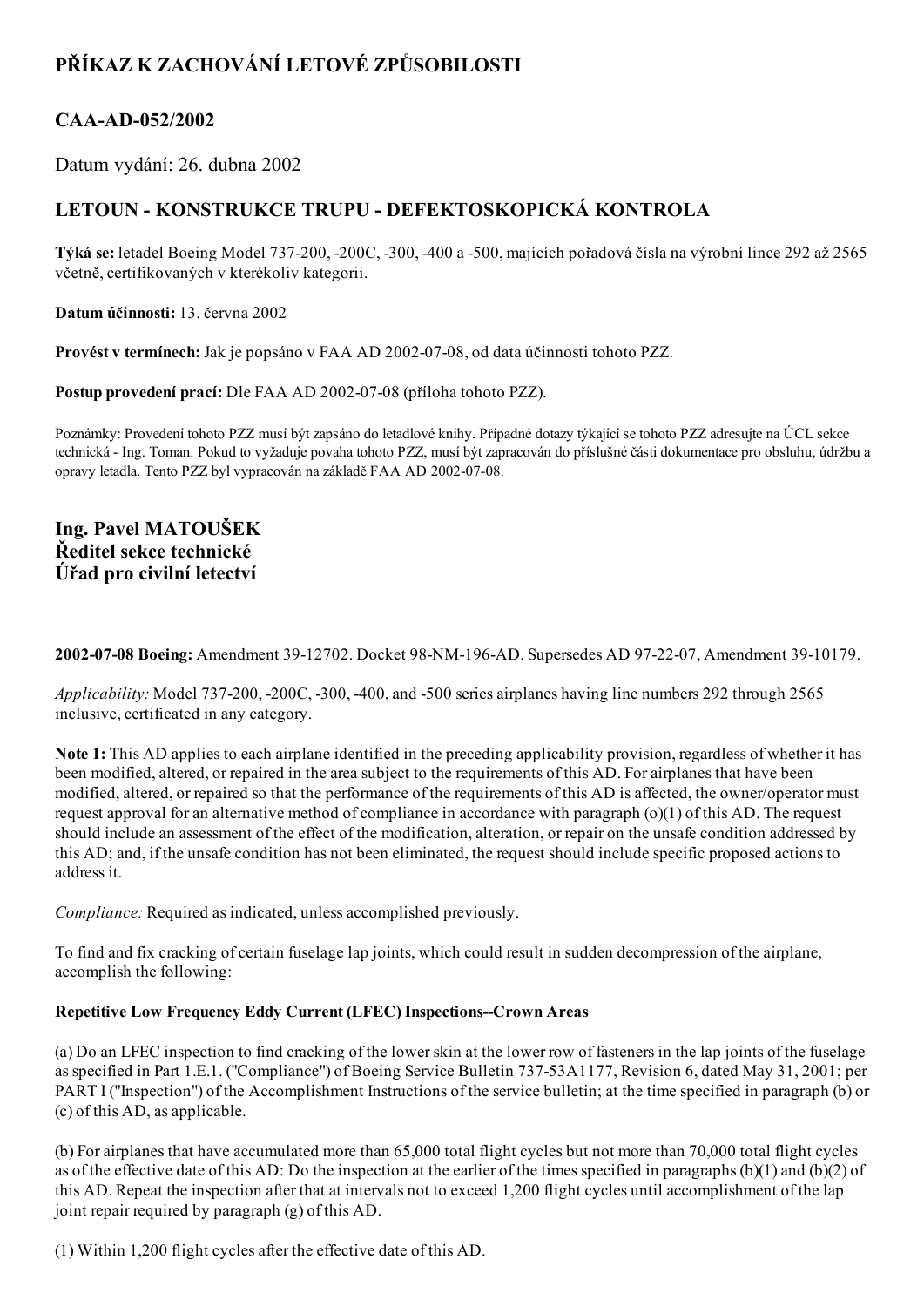(2) Within 1,200 flight cycles after the last inspection, if any, accomplished in accordance with AD 97-22-07, amendment 39-10179.

(c) For airplanes that have accumulated at least 45,000 total flight cycles but not more than 65,000 total flight cycles as of the effective date of this AD: Do the inspection at the earlier of the times specified in paragraphs  $(c)(1)$  and  $(c)(2)$  of this AD. Repeat the inspection after that at intervals not to exceed 1,200 flight cycles until accomplishment of the lap joint repair required by paragraph (g) of this AD.

(1) At the later of the times specified in paragraphs  $(c)(1)(i)$  and  $(c)(1)(ii)$  of this AD.

(i) Before the accumulation of 50,000 total flight cycles.

(ii) Within 1,200 flight cycles after the effective date of this AD.

(2) Within 1,200 flight cycles after the last inspection, if any, accomplished in accordance with AD 97-22-07, amendment 39-10179.

#### Crack Repair

(d) Except as provided by paragraph (e) of this AD: If any cracking is found during any inspection required by this AD, before further flight, repair per PART II ("Crack Repair") of the Accomplishment Instructions of Boeing Service Bulletin 73753A1177, Revision 6, dated May 31, 2001.

(e) If any cracking is found during any inspection required by this AD, and Boeing Service Bulletin 73753A1177, Revision 6, dated May 31, 2001, specifies to contact Boeing for repair instructions: Repair any cracking, before further flight, per a method approved by the Manager, Seattle Aircraft Certification Office (ACO), FAA; or per data meeting the type certification basis of the airplane approved by a Boeing Company Designated Engineering Representative (DER) who has been authorized by the Manager, Seattle ACO, to make such findings. For a repair method to be approved by the Manager, Seattle ACO, as required by this paragraph, the approval letter must specifically reference this AD.

#### Compliance Plan

(f) For airplanes on which the applicable lap joint modification as required by paragraph (g) or (h) of this AD, as applicable, has not been done as of the effective date of this AD: Within 3 months after the effective date of this AD, submit a plan to the FAA identifying a schedule for compliance with paragraph (g) and (h) of this AD, as applicable. This schedule must include, for each of the operator's affected airplanes, the estimated dates when the required actions will be accomplished. For the purposes of this paragraph, "FAA" means the Principal Maintenance Inspector (PMI) for operators that are assigned a PMI, or the cognizant Flight Standards District Office for other operators. Information collection requirements contained in this regulation have been approved by the Office of Management and Budget (OMB) under the provisions of the Paperwork Reduction Act of 1980 (44 U.S.C. 3501 et seq.) and have been assigned OMB Control Number 2120-0056.

Note 2: Operators are not required to submit revisions to the compliance plan required by paragraph (f) of this AD to the FAA.

#### Lap Joint Modification (Repair)--Crown Areas

(g) Except as provided by paragraph (h) of this AD: Install the lap joint repair as specified in Part 1.E.1. ("Compliance") of Boeing Service Bulletin 73753A1177, Revision 4, dated September 2, 1999; Revision 5, dated February 15, 2001; or Revision 6, dated May 31, 2001; per PART III or IV ("Lap Joint Repair"), as applicable, of the Accomplishment Instructions of the applicable service bulletin; at the time specified in paragraph  $(g)(1), (g)(2), (g)(3), (g)(4),$  or  $(g)(5)$  of this AD, as applicable. Accomplishment of this repair terminates the repetitive inspections required by paragraphs (b), (c), and (j) of this AD.

(1) For airplanes that have accumulated 70,000 total flight cycles or more as of the effective date of this AD: Within 600 flight cycles after the effective date of this AD, do the lap joint repair.

(2) For airplanes that have accumulated 65,000 total flight cycles or more, but less than 70,000 total flight cycles as of the effective date of this AD: Do the repair at the later of the times specified in paragraphs (g)(2)(i) and (g)(2)(ii) of this AD.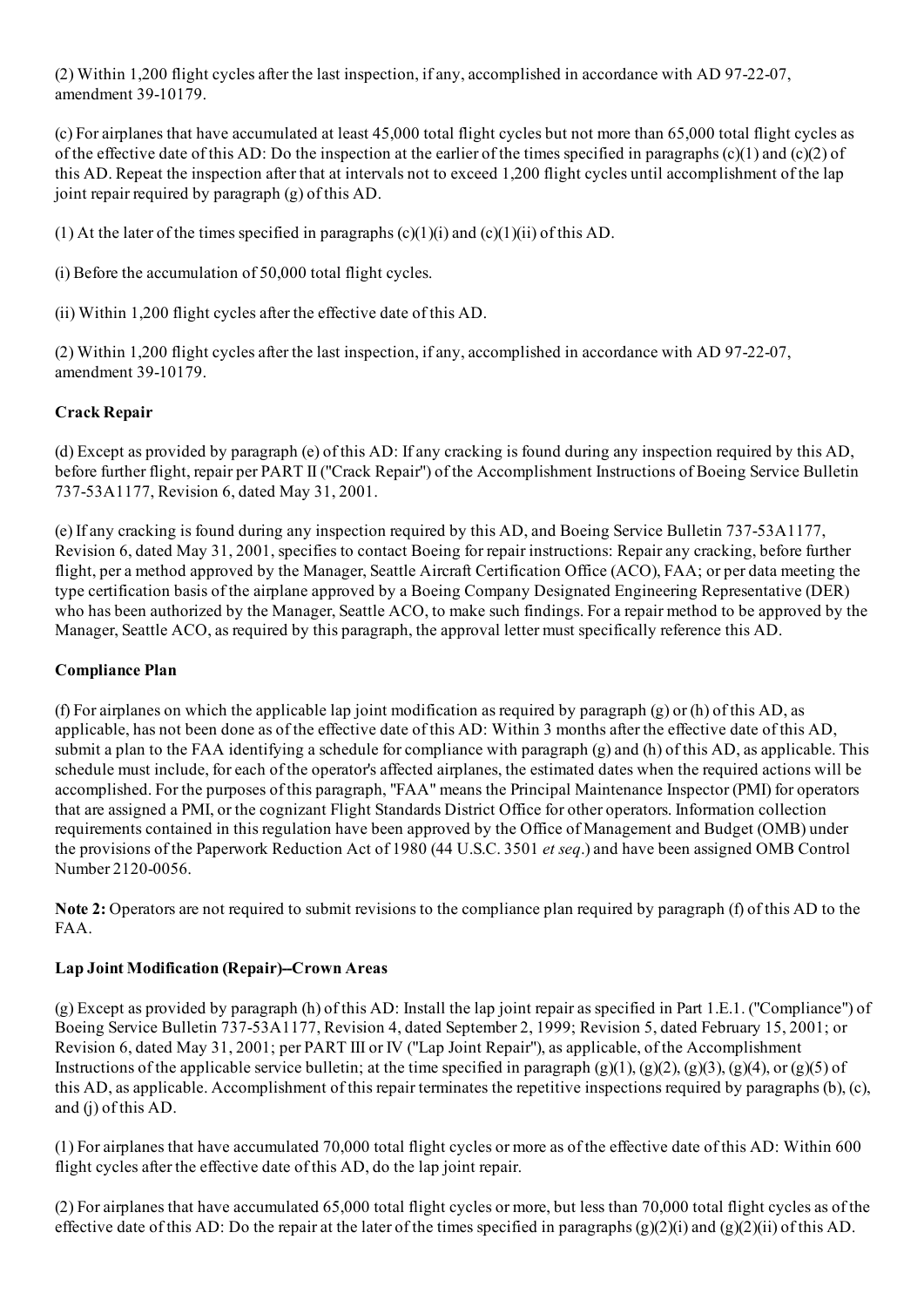(i) Before the accumulation of 70,000 total flight cycles.

(ii) Within 600 flight cycles after the effective date of this AD.

(3) For airplanes that have accumulated 45,000 total flight cycles or more, but less than 65,000 total flight cycles as of the effective date of this AD: Within 5,000 flight cycles after the effective date of this AD.

(4) For airplanes that have accumulated less than 45,000 total flight cycles as of the effective date of this AD: Before the accumulation of 50,000 total flight cycles.

(5) Notwithstanding the times specified in paragraphs  $(g)(1)$ ,  $(g)(2)$ ,  $(g)(3)$ , and  $(g)(4)$  of this AD, for airplanes on which the "Preventive Change" (NACA modification) has been accomplished per PART III of the Accomplishment Instructions of Boeing Alert Service Bulletin 737-53A1177, Revision 1, dated September 19, 1996; Revision 2, dated July 24, 1997; or Revision 3, dated September 18, 1997: Within 18,000 flight cycles after accomplishment of the NACA modification.

(h) For Groups 3 and 5 airplanes as listed in Boeing Service Bulletin 737-53A1177, Revision 6, dated May 31, 2001: Install the lap joint repair at stringers 4R and 10R, as specified in Part 1.E.1. ("Compliance") of Boeing Service Bulletin 737-53A1177, Revision 6, dated May 31, 2001; at the time specified in paragraph (g)(1), (g)(2), (g)(3), (g)(4), or (g)(5) of this AD, as applicable; per a method approved by the Manager, Seattle ACO; or per data meeting the type certification basis of the airplane approved by a Boeing Company DER who has been authorized by the Manager, Seattle ACO, to make such findings. For a repair method to be approved by the Manager, Seattle ACO, as required by this paragraph, the approval letter must specifically reference this AD.

#### Repetitive LFEC Inspections--Outside Crown Areas

(i) Before the accumulation of 70,000 total flight cycles, or within 2,500 flight cycles after the effective date of this AD, whichever comes later: Do an LFEC inspection to find cracking of the lap joints of the fuselage, as specified in Part 1.E.2. ("Compliance") of Boeing Service Bulletin 73753A1177, Revision 6, dated May 31, 2001, and as identified in Figures 2 through 6 of the Accomplishment Instructions of the service bulletin. Do the inspection per the service bulletin. Repeat the inspection after that at intervals not to exceed 5,000 flight cycles.

#### Post-NACA Modification Inspections--Crown Areas

(j) For airplanes that have the "Preventive Change" (NACA modification) of the crown lap joint stringers ("Crown Laps") done per PART III of the Accomplishment Instructions of Boeing Alert Service Bulletin 737-53A1177, Revision 1, dated September 19, 1996; Revision 2, dated July 24, 1997; or Revision 3, dated September 18, 1997: Within 12,000 flight cycles after accomplishment of the NACA modification, or within 750 flight cycles after the effective date of this AD, whichever is later, do either an external (Figure 8) or internal (Figure 9) LFEC inspection to find cracking and corrosion as specified in Part 1.E.4.a. ("Compliance") of Boeing Service Bulletin 737-53A1177, Revision 6, dated May 31, 2001; per PART I ("Inspection") of the Accomplishment Instructions of Revision 6 of the service bulletin.

(1) If the external inspection is done: Repeat the inspection after that at intervals not to exceed 1,500 flight cycles until accomplishment of the lap joint repair required by paragraph (g) of this AD.

(2) If the internal inspection is done: Repeat the inspection after that at intervals not to exceed 4,500 flight cycles until accomplishment of the lap joint repair required by paragraph (g) of this AD.

#### Post-NACA Modification Inspections--Outside Crown Areas

(k) For airplanes that have the "Preventive Change" (NACA modification) outside the crown areas done per PART III of the Accomplishment Instructions of Boeing Alert Service Bulletin 737-53A1177, Revision 1, dated September 19, 1996; Revision 2, dated July 24, 1997; or Revision 3, dated September 18, 1997: Before the accumulation of 20,000 flight cycles after accomplishment of the NACA modification or within 750 flight cycles after the effective date of this AD, whichever is later, do either an external (Figure 8) or internal (Figure 9) LFEC inspection to find cracking and corrosion as specified in Part 1.E.4.b. ("Compliance") of Boeing Service Bulletin 737-53A1177, Revision 6, dated May 31, 2001, per PART I ("Inspection") of the Accomplishment Instructions of Revision 6 of the service bulletin.

(1) If the external inspection is done: Repeat the external inspection after that at intervals not to exceed 1,500 flight cycles.

(2) If the internal inspection is done: Repeat the internal inspection after that at intervals not to exceed 4,500 flight